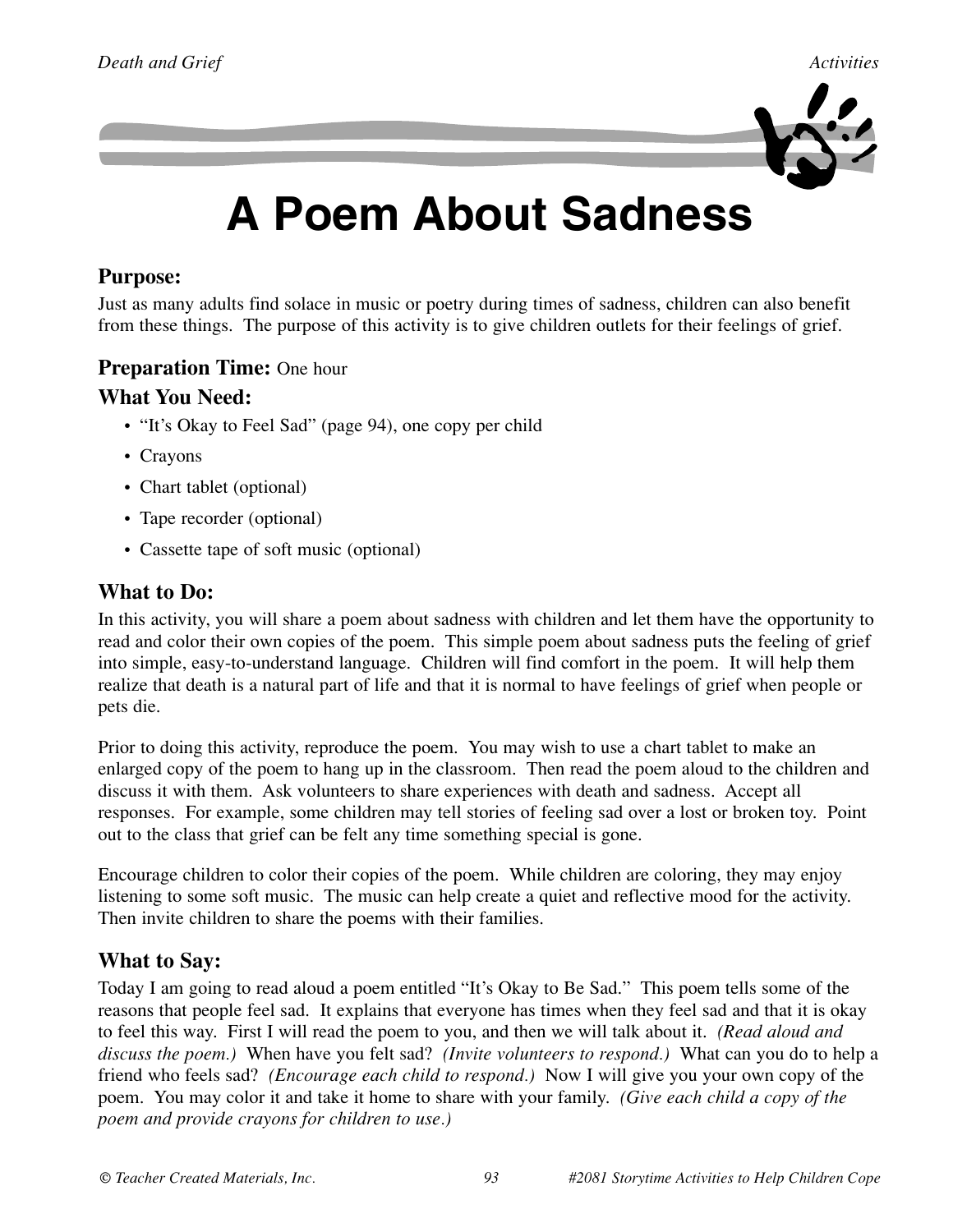

# **It's Okay to Feel Sad**

Sometimes we feel sad And that is okay. We feel sad for many reasons. And in different ways. Sometimes it's because We have lost something dear — The thing that we loved Is no longer here.

It's okay to feel sad When this happens to you. It's okay to cry. And to feel blue. It's okay to need hugs. And to talk to a friend. Then you will feel better, And the hurting will end.

Hearts can get scrapes And bruised sometimes too, Hurting from the loss, Will heal inside you. The sadness you feel Will one day go away, And then you will know That you are okay.

When you see a sad friend, Don't just say to smile. Sit down with your friend — Hold hands for awhile. One day all the sadness Will drift far away, And the friend that you helped Will soon feel okay.

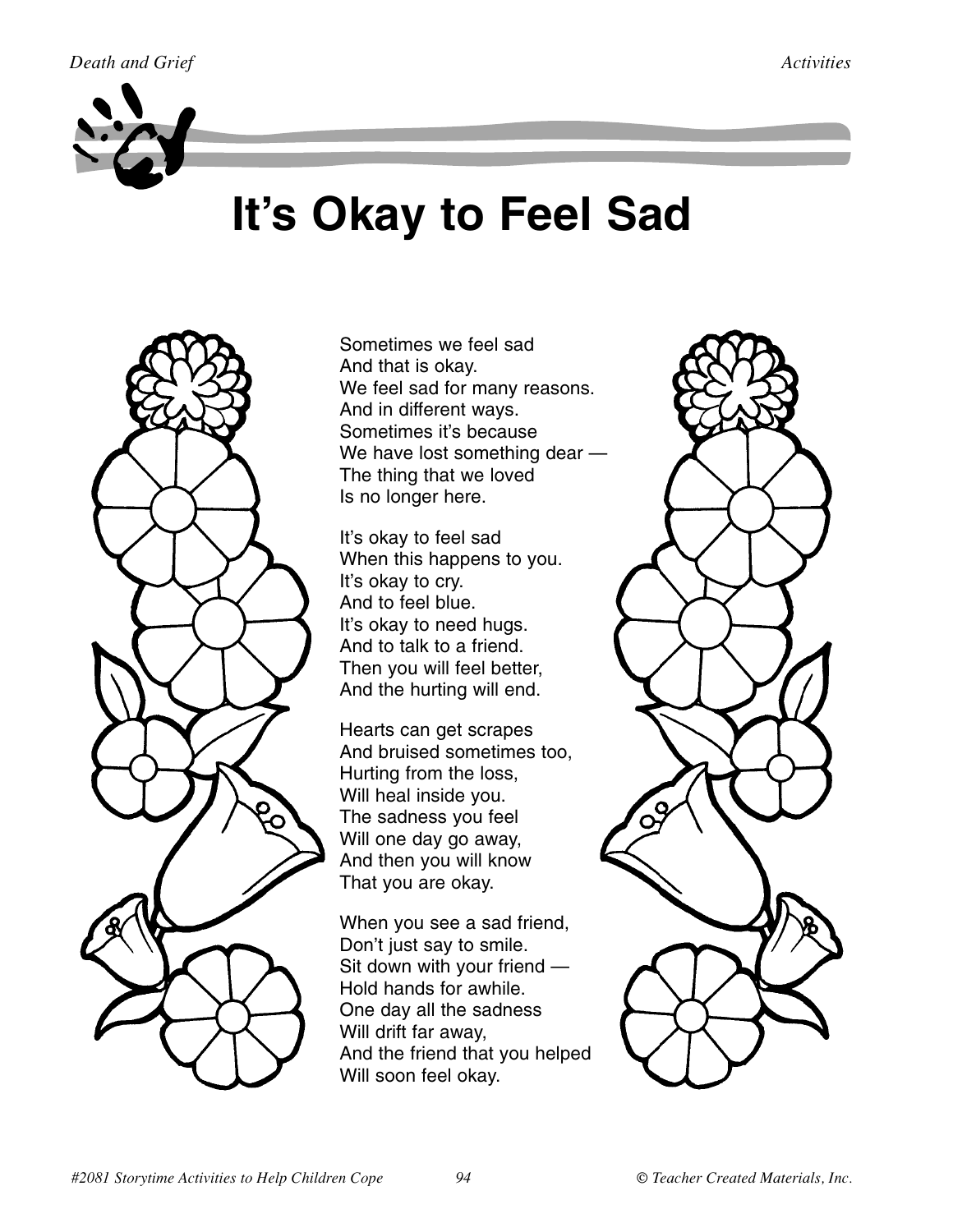

## **Different Ways People Show Sadness**

### **Purpose:**

The purpose of this activity is to give children an understanding of the various ways people express feelings of sadness. This activity also helps them begin to become sensitive to the feelings of others.

#### **Preparation Time:** One afternoon

#### **What You Need:**

- Emotion Pictures (pages 96–100)
- Markers or crayons
- Plastic page protectors with three holes
- Three-ring binder

#### **What to Do:**



Before presenting this activity, prepare an Emotion Book using the following directions. Reproduce the Emotion Pictures. Use markers or crayons to color them. Insert the pictures into plastic page protectors. Then place the pages into the three-ring binder. When you talk to children about the activity, you will have a flip-picture-book to show them.

Begin this activity by talking with children about feeling sad. Then mention that not everyone shows sadness in the same way. Use the Emotion Book to show pictures of children expressing their sadness in different ways. Point out that the reason someone behaves a certain way may be difficult to understand.

The following pictures are presented in the Emotion Book:

- A sad child who is laughing and cracking jokes to feel better
- A sad child who is angry
- A sad child who is withdrawn
- A sad child who is crying
- A sad child who is afraid

#### **What to Say:**

Sometimes when we feel sad, we might cry. Have you ever cried when you felt sad? Have you ever been angry when you felt sad? Have you ever been afraid when you felt sad? What did you do? Let's look at some pictures to see what these children are doing. Here is a child who is smiling and laughing. How could he be sad? (*Let students respond*.) That's right. He might be trying to make himself feel better.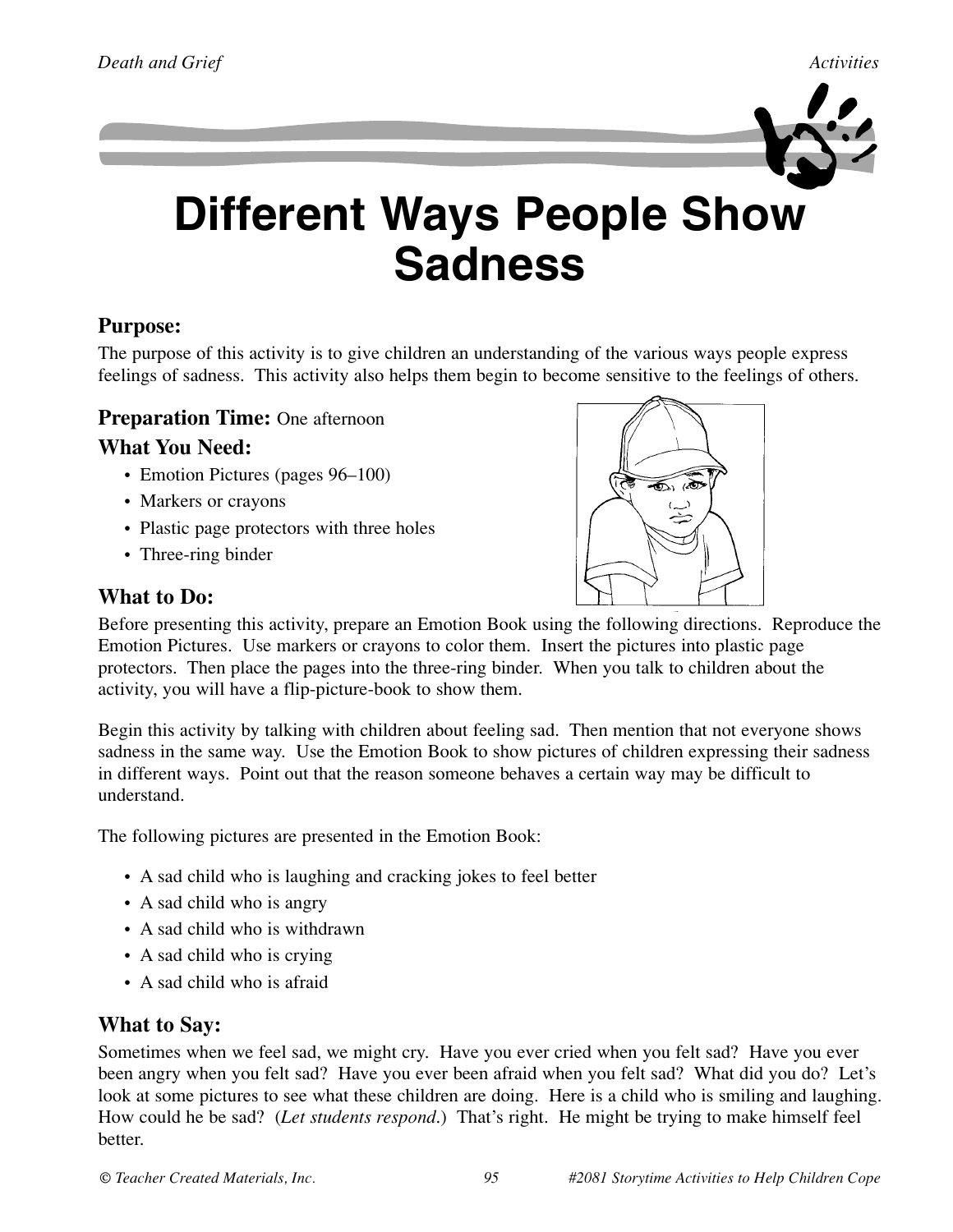

# **Emotion Pictures**

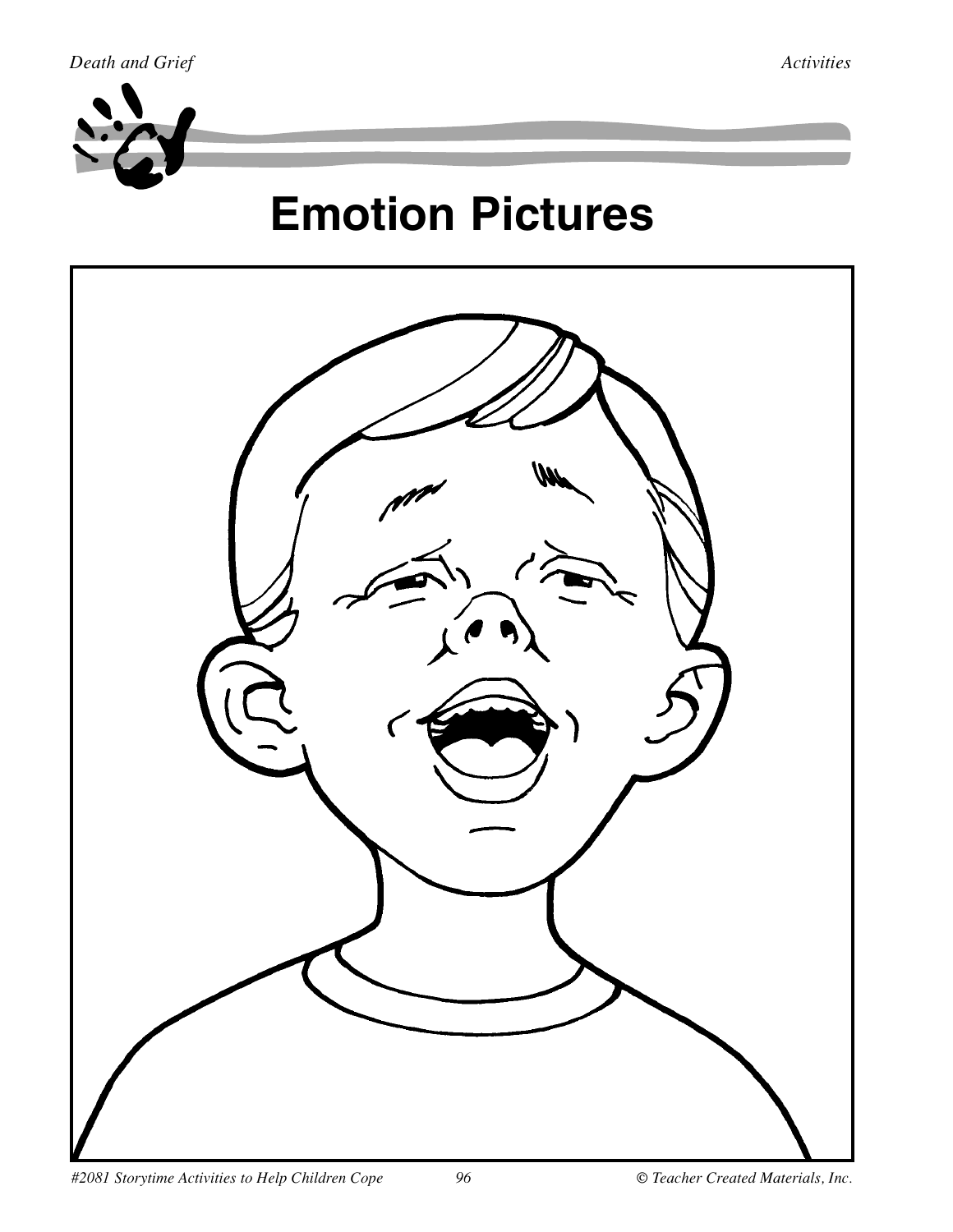

## **Emotion Pictures** *(cont.)*

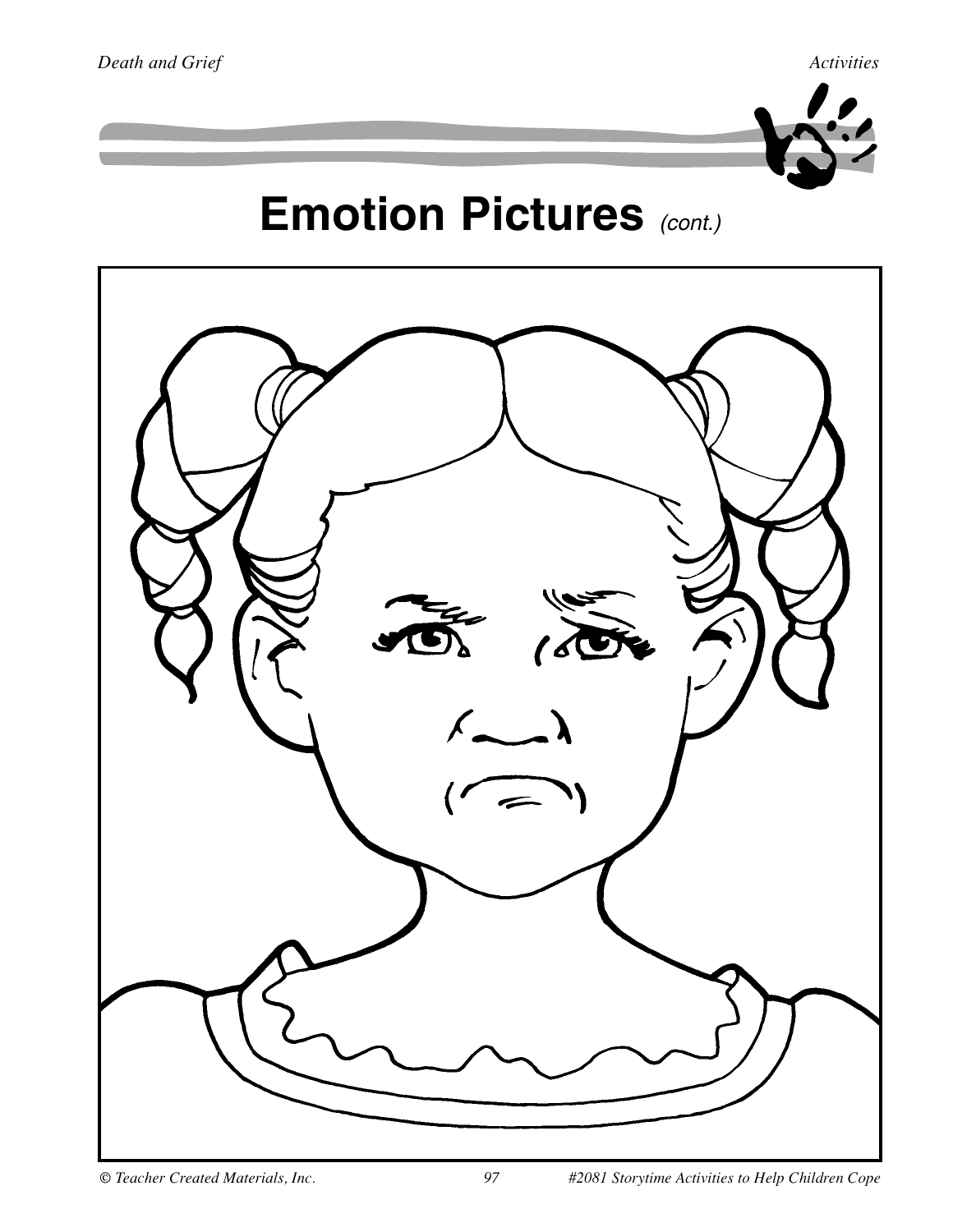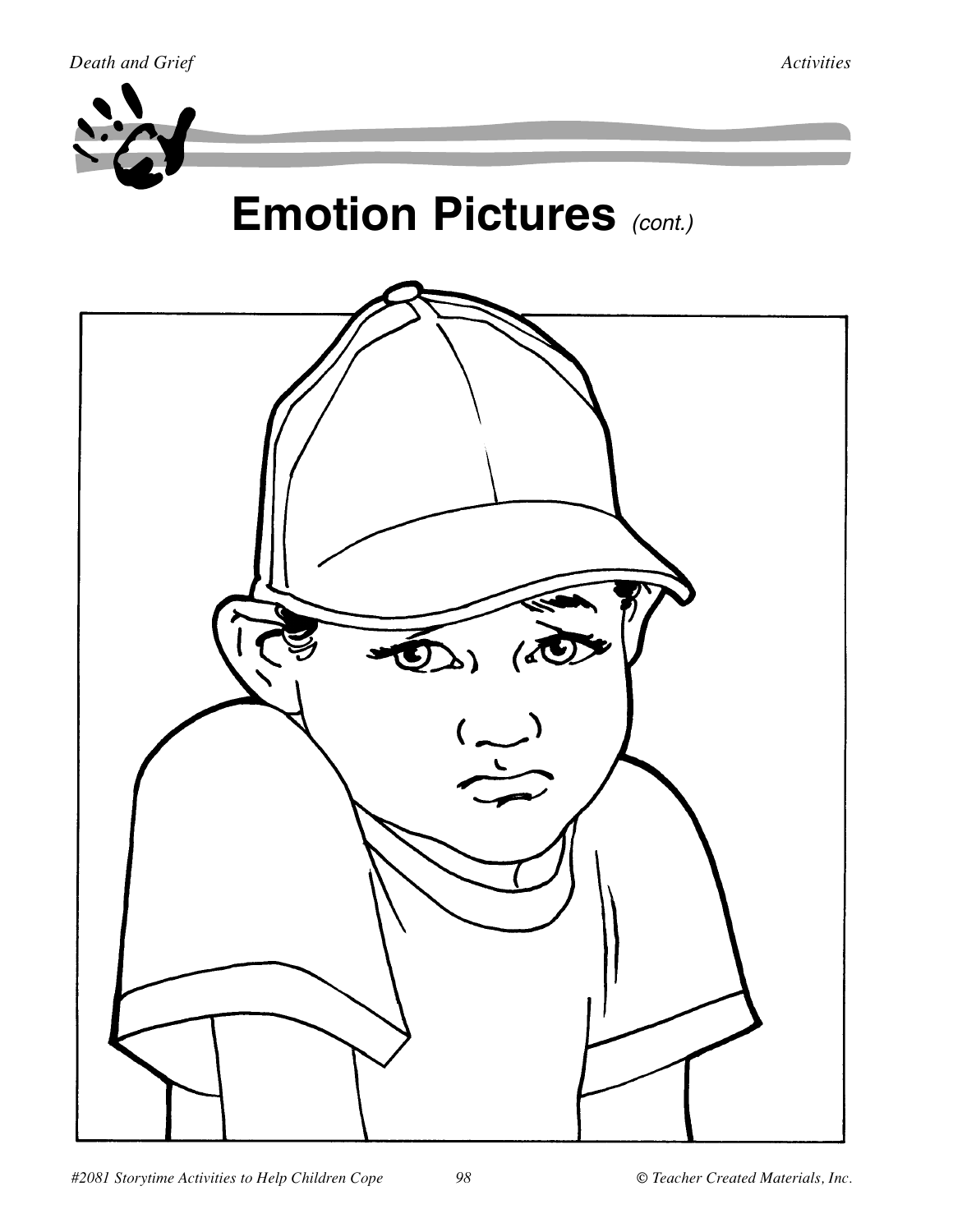

# **Emotion Pictures** *(cont.)*